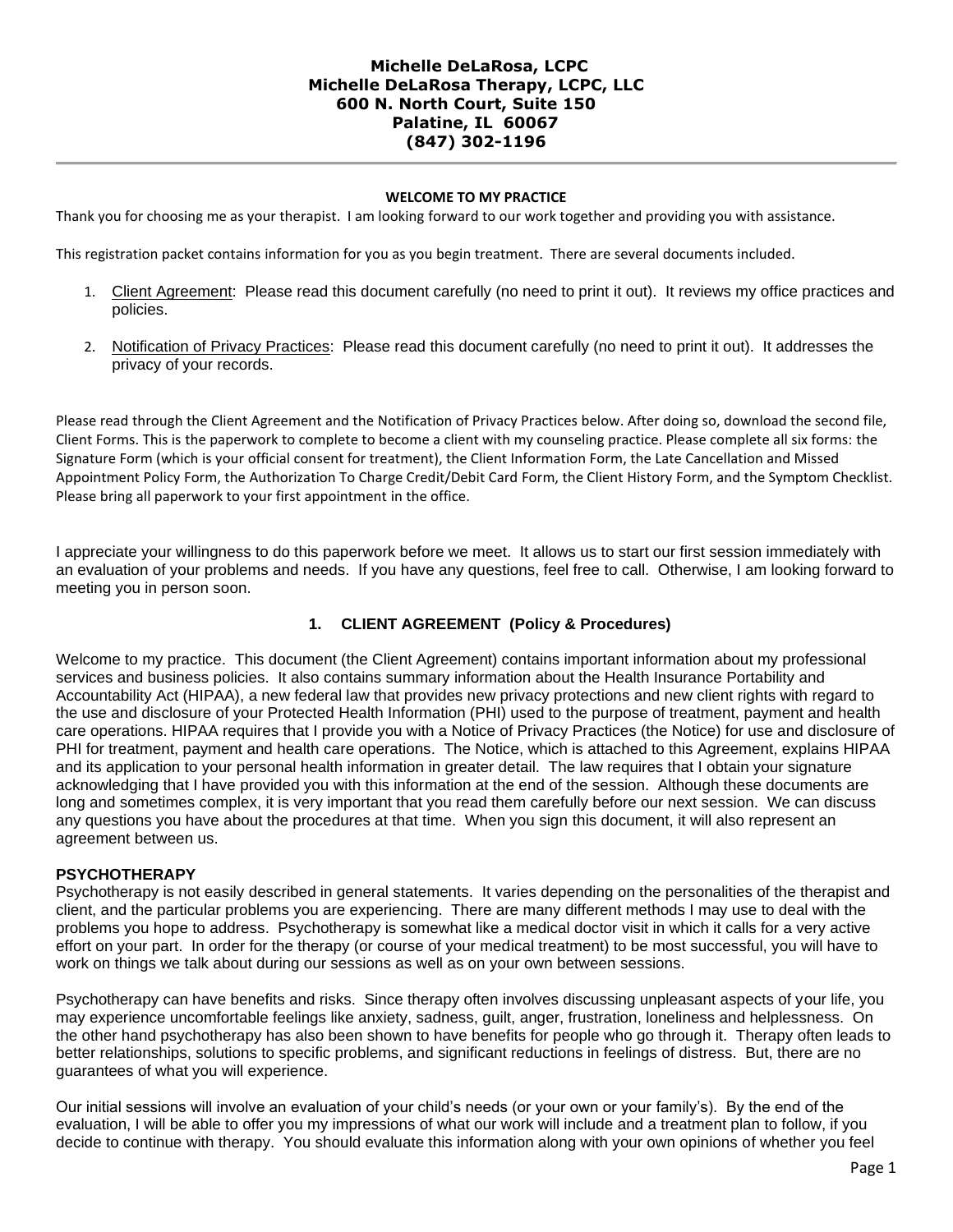comfortable working with me. Therapy involves a commitment of time, money and energy, so you should be very careful about the therapist you ultimately select. If you have questions about my procedures, we should discuss them whenever they arise. If doubts persist, I will be happy to help you set up a meeting with another mental health professional for a second opinion.

## **MEETINGS**

I normally conduct an evaluation that will last about one to two sessions. During this time, we can both decide if I am the best person to provide the services you need in order to meet your treatment goals. If psychotherapy is begun, I will usually schedule a 45 to 50-minute session on a frequency that will best promote improvement. Once an appointment is scheduled, you will be expected to pay for it unless you provide at least a minimum of 24 hours advance notice that you are cancelling so that I may offer the appointment to someone else. **Appointments not cancelled at least 24 hours in advance will be billed \$75.00 to the client and cannot be billed to, nor reimbursed by your insurance.** 

### **PROFESSIONAL FEES**

My psychotherapy fee is for a 45 to 50 minute session. In addition to the sessions, I charge for other professional services you may need. These typically include report writing, telephone conversations lasting longer than 10 minutes, consulting with other professionals with your permission, preparation of records or treatment summaries, and the time spent performing any other services you may request of me.

If you become involved in legal proceedings that require my participation, you will be expected to pay for my professional time, including preparation and transportation costs, even if I am called to testify by another party. Because of the difficulty of legal involvement, I charge a separate fee per hour for preparation and attendance at any legal proceeding. As a matter of practice I generally do not get involved in court cases, custody disputes or other legal proceedings. This is primarily due to the therapeutic nature of my relationship with your child and the trust that it can destroy in this relationship when I am forced to disclose things that your child has disclosed to me in sessions or to offer my expert opinion. I would be happy to help you with finding court appointed therapists or custody evaluators for this purpose if need be.

### **BILLING AND PAYMENTS**

You will be expected to pay in full for each session at the time it is held. You will be provided with all the required documentation to file claims with your insurance company. For insurance companies that I am in-network with, my account representative will bill your insurance on your behalf for their portion; however, any deductibles, co-pays and/or applicable fees are **due at the time of your office visit**. I accept payment by, checks, credit/debit cards (Visa, MasterCard, American Express and Discover) or cash (exact only as I do not have the ability to make change).

In the event of a returned check due to insufficient funds, there will be a \$25.00 charge plus any incurred bank fees that will be added to your account. From then on, only credit/debit cards or cash will be accepted. Outstanding balances may not exceed the charges for two sessions for the continuation of ongoing services. If your account has not been paid for in more than 60 days and arrangements for payment have not been agreed upon, I have the option of using legal means to secure payment. This may involve hiring a collection agency. If such legal action is necessary, its costs will be included in the claim. In most collection situations, the only information I release regarding a client's treatment is his/her name, the nature of services provided, and the amount due.

### **TELEPHONE CONTACT**

I understand that there may be reasons why you may need to contact me outside of session times, but due to my work schedule I am often not immediately available by telephone. When I am unavailable, my telephone is answered by voice mail. I will make every effort to return your call on the same day you place it. This may not include weekends or holidays. It has been my experience that most issues will be able to be dealt with in your weekly scheduled session and I can reserve time to check in with you in the session to address your concerns about your child. **However, if you have an emergency that cannot reasonably wait until the end of the business day, you are urged to call 911 or go to the nearest emergency room.** If I will be unavailable for an extended period of time, I will provide you with the name of a colleague to contact, if necessary.

### **PROFESSIONAL RECORDS**

The laws and standards of my profession require that I keep treatment records. You are entitled to receive a copy of your records for a charge, or I can prepare a summary for you instead. Because these are professional records, they can be misinterpreted and/or upsetting to untrained readers. If you wish to see your records, I recommend that you review them in my presence so that we can discuss the contents or have them forwarded directly to another health professional with an appropriately completed authorization form.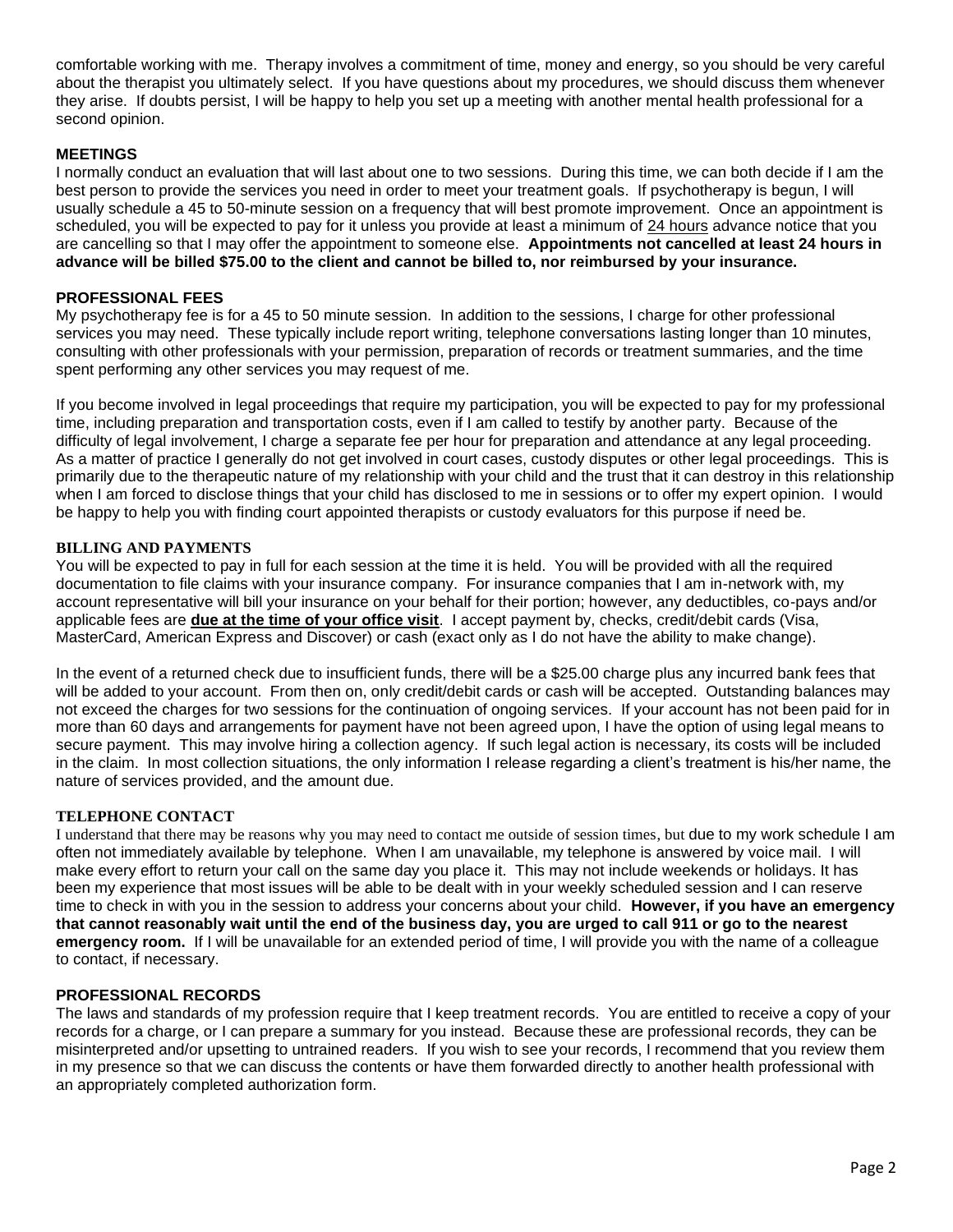### **MINORS AND THERAPY**

Clients under 12 years of age and their parents should be aware that Illinois law allows parents to examine their child's treatment records. Parents of children between 12 and 18 years old cannot examine their child's records unless the child consents and unless I find that there are no compelling reasons for denying access. Parents are entitled to information concerning their child's current physical and mental condition, diagnosis, treatment needs, services provided, and services needed.

Prior to beginning treatment with a child/minor, it is important for you to also understand my approach to child therapy and agree to some rules about your child's confidentiality during the course of his/her treatment. Therapy is most effective when a trusting relationship exists between the therapist and client. It is often necessary for children to develop a "zone of privacy" whereby they feel free to discuss personal matters with greater freedom. This is particularly true for adolescents who are naturally developing a greater sense of independence and autonomy.

It is my policy to provide you with information about treatment status. However, I will not always share with you what your child has disclosed to me without your child's consent. I will tell you if your child does not attend sessions.

If your child is an adolescent, it is possible that he/she will reveal sensitive information regarding sexual contact, alcohol and drug use, or other potentially problematic behaviors. Sometimes these behaviors are within the range of normal adolescent experimentation, but other times they may require parental intervention. We must carefully and directly discuss your feelings and opinions regarding acceptable behavior. If I ever believe that your child is at serious risk of harming him/herself or another, I will inform you.

Although my responsibility to your child may require my involvement in conflicts between the two of you, I need your agreement that my involvement will be strictly limited to that which will benefit your child.

#### **LIMITS ON CONFIDENTIALITY**

The law protects the privacy of all communications between a client and a therapist. In most situations, I can only release information about your (or your child's) treatment to others if you sign a written Authorization form. However, authorization is not required in situations in which I am legally obligated to act:

- If I have reasonable cause to believe that a child under 18 known to me in my professional capacity may be an abused or neglected child, Illinois law requires that I file a report with the office of the Department of Children and Family Services.
- If your child has made a specific threat of violence against another or if I believe that he/she presents a clear, imminent risk of serious physical harm to another, I may be required to disclose information in order to take protective actions. These actions may include notifying the potential victim, contacting the police or seeking hospitalization.
- If I believe that your child presents a clear, imminent risk of serious physical or mental injury or death to himself/herself, I may be required to disclose information in order to take protective actions. These actions may include seeking hospitalization or contacting additional family members or professionals to assist you in protecting your child. If such a situation arises, I will make every effort to discuss it with you before taking any action, as appropriate, and I will limit my disclosure to what is necessary.

These situations have rarely occurred in my practice. If a similar situation occurs, I will make every effort to fully discuss it with you before taking action.

I may occasionally find it helpful to consult other professionals about a case. During a consultation, I make every effort to avoid revealing the identity of my client. The consultant is also legally bound to keep the information confidential. If you don't object, I will not tell you about these consultations unless I feel that it is important to our work together.

While this written summary of exceptions to confidentiality should prove helpful in informing you about potential problems, it is important that we discuss any questions or concerns that you may have at our next meeting.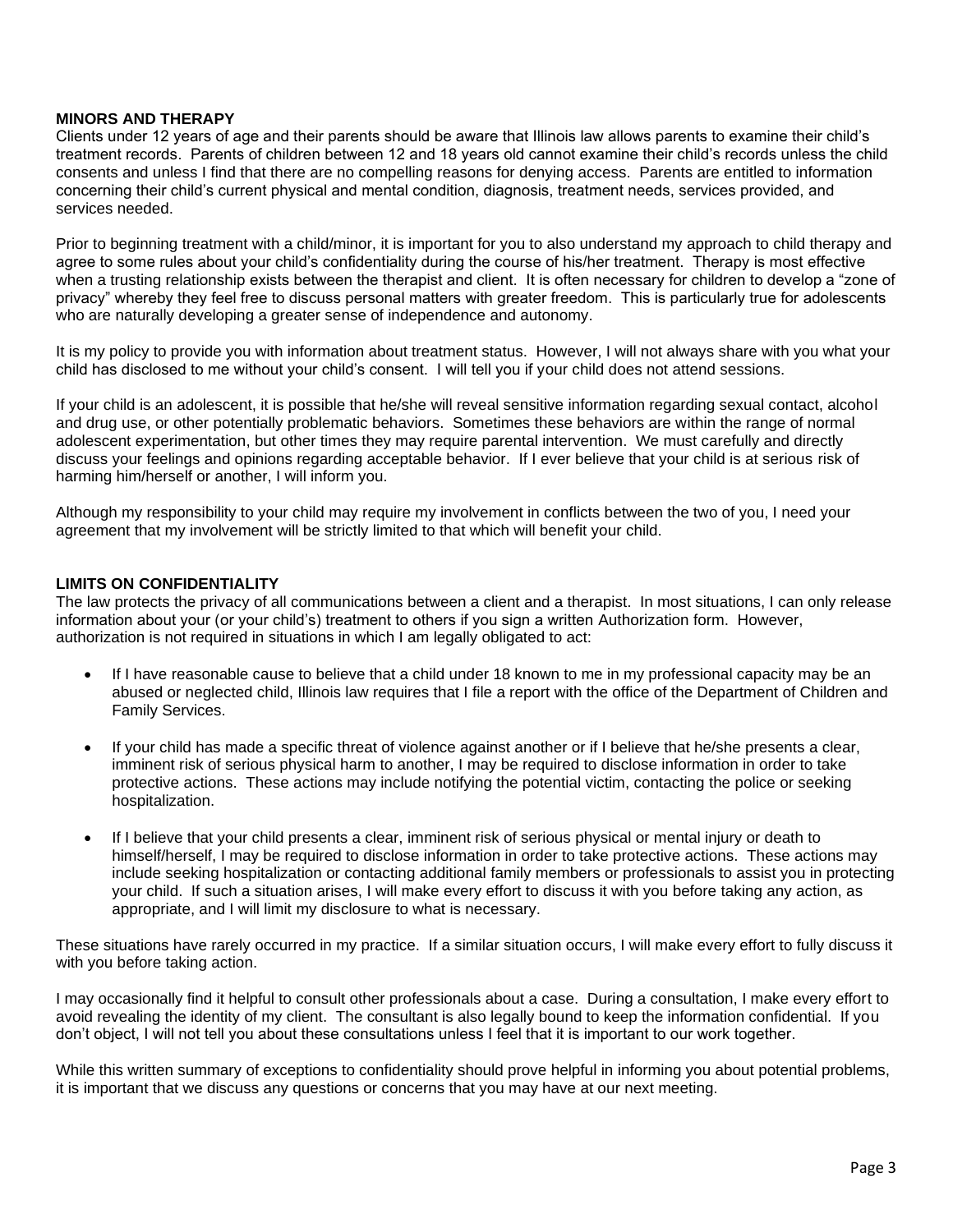# **2. NOTICE OF PRIVACY PRACTICES**

This notice describes how medical information about you may be used and disclosed and how you can get access to this information.

### MY COMMITMENT TO YOUR PRIVACY

My practice is dedicated to maintaining the privacy of your personal health information (PHI) as part of providing professional care. I am also required by law to keep your information private. These laws are complicated, but I must give you this information. A copy of this document is also available upon request. Please contact me about any questions or problems you may have.

### *For treatment*

I use your medical information to provide you with psychological treatment services. These might include individual, family, or group therapy, treatment planning, or measuring the benefits of my services.

I may share or disclose your PHI to others who provide treatment to you. For example, I am likely to share your information with your personal physician if you provide consent. If a team is treating you, they can share some of your PHI with me so that the services you receive will be able to work together. If you receive treatment in the future from other professionals, I can also share your PHI with them with your permission.

### *For payment*

I may use your information to bill you or others so I can be paid for the treatments I provide to you.

#### *Your health care operations*

There are a few ways I may use or disclose your PHI for what are called health care operations. For example, I may use your PHI to see where I can make improvements in the care and services I provide.

#### *Other uses in health care*

Appointment reminders. I may use and disclose medical information to reschedule or remind you of appointments for treatment or other care. If you want me to call or write to you only at your home or your work or prefer some other way to reach you, I usually can arrange that. Just tell me.

Treatment alternatives. I may use and disclose your PHI to tell you about or recommend possible treatment or alternatives that may be of help to you.

Other benefits and services. I may use your PHI to tell you about health-related benefits or services that may be of interest to you.

Business associates. There are some jobs that I may hire other businesses to do for me. In the law, they are called business associates. Examples include a telephone answering service, software vendors and a bill collection agency. These business associates need to receive some of your PHI to do their jobs properly. To protect your privacy they will agree in their contract with me to safeguard your information.

## USES AND DISCLOSURES THAT REQUIRE YOUR AUTHORIZATION

If I want to use your information for any purpose beside those described above, I need your permission on an Authorization form. I don't expect to need this often.

If you do authorize me to disclose your PHI, you can revoke (cancel) that permission, in writing, at any time. After that time I will not use or disclose your information for the purposes that we agreed to. Of course, I cannot take back any information I have disclosed with your permission or that we had used in our office.